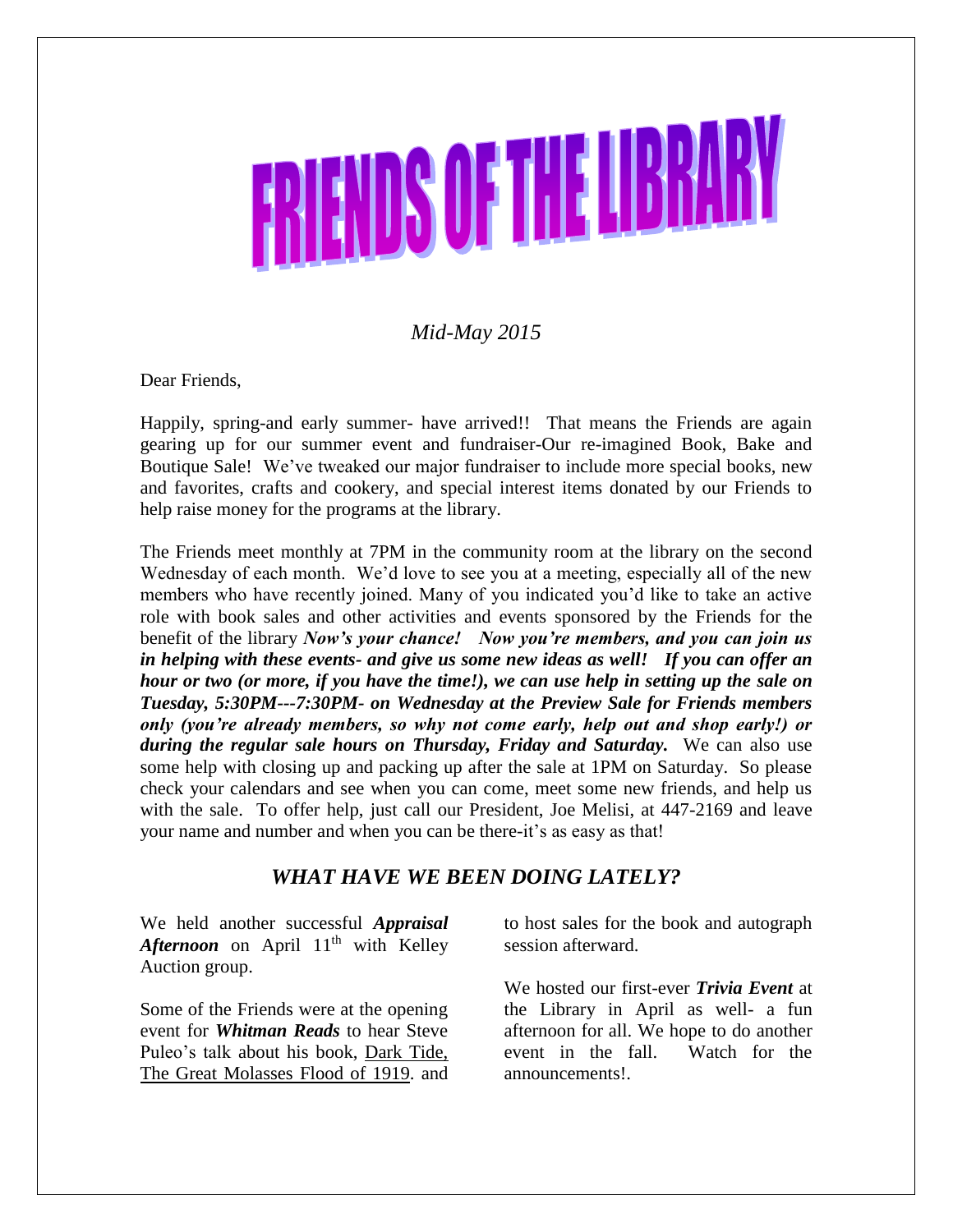# *HERE'S WHAT'S COMING UP NEXT!*

### *THE BIG SPRING-SUMMER BOOK, BAKE AND BOUTIQUESALE*

The dates have been set**: Thursday June 4th through Saturday, June 6th .** You can start putting aside those books you read during the winter and want to clear out of the house-donate them to the book sale, and come to the sale to buy a new supply for the summer. We're also looking for donations for our new boutique corner -items of special interest, floral arrangements, plants, some collectibles We have eliminated the yard sale because of declining appeal and hope that this new addition will interest a lot of you. Because of storage limitations, we are unable to accept donations until the week before the sale –we'll take them also during the setup days-just check out the sale setup schedule for the times Friends will be in the community room to accept your book donations. The book sale organizers are already sorting and organizing the books that have already been donated or discarded by the library, so there will be a great selection for the sale. We'll have CDs, videos, puzzles, and plants for sale, too. The bake sale has become a three-day event, too-so drop by and get the delicious goodies baked by our Friends! It takes time to set up the tables, bring out all the donated materials and sort the new ones that come in during the week of the sale, and then do the actual setups on the Wednesday before the sale starts, put up the posters and signs, and get ready to greet our customers on Thursday. We're always happy to have volunteers help us with setting upand most importantly, with closing up at the end of the sales. Please mark the dates on your calendar and come to the library for lots of special bargains!

### *FRIENDS' MEMBERS PREVIEW NIGHT*

**The Friends will be hosting the Preview Sale for Friends members on Wednesday evening, June 3rd , from 6PM to 7:30PM in the community room***.* All you need to do is show your current membership card (or check the current membership list to be sure you're listed) and you'll have first chance to browse and buy at the book sale and the boutique areas.. Maybe you'll find a

signed first-edition among the donated books, or an Antiques Roadshow-worthy painting or teapot –but even if you don't, it will be fun to come and browse and buy ahead of the crowd the following day! Join us in the community room for this special thank-you event for our loyal members.





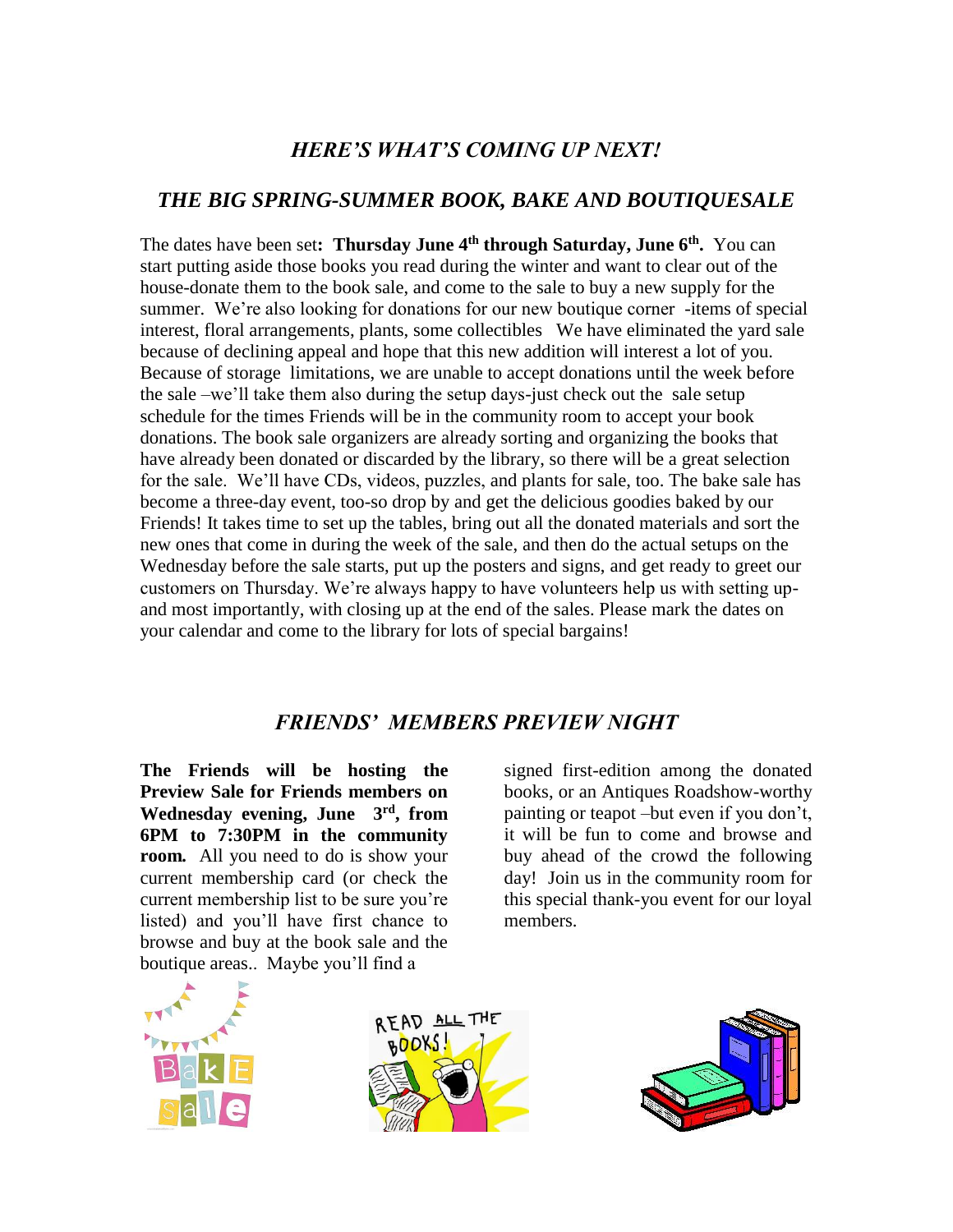#### *A TISKET, A TASKET ELLIE NEEDS SOME BASKETS AND CERAMIC POTS*

Our yard sale and resident green thumb lady, Ellie Cabral, has a request – if you have any pretty teacups and saucers, or small plant baskets or decorative pots, or decorative ribbons or silk flowers that you'd like to donate, she can transform them into arrangements and gifts! Just leave them at the library with her name

on the bag, and the staff will be sure to get them to Ellie- she'll work her magic, and you'll soon see them for sale, to raise money for library programming. You'll be helping twice-by donating the supplies, and by purchasing the finished crafts and plant baskets at the library.

*The Friends are happy to announce that the following businesses have joined our group or renewed memberships for 2015. We greatly appreciate their support, and the support of all our individual and family members as well Conway Insurance Agency, Inc. Donald A. Young, Ameriprise Financial Duval's Pharmacy Buds and Blossoms Dr. George Leavitt Venus Café Mutual Bank*

 *Law Offices of Ronald. N. Whitney*

#### *SCHEDULE FOR BIG BOOK, BAKE AND BOUTIQUE SALE IN JUNE*

| Tuesday, June 2nd 5:30PM                               | <b>Setup for the Book, Bake and Boutique Sale</b>                                        |
|--------------------------------------------------------|------------------------------------------------------------------------------------------|
|                                                        | Help is always welcome to setup the tables up and bring the                              |
|                                                        | books and yard sale items out of the back room                                           |
| Wednesday, June 3rd                                    | The sale organizers and helpers helpers set up their area                                |
| 10AM to 2PM                                            | and price the items donated for the sale Donations                                       |
|                                                        | accepted all week. Helpers are needed and welcome to set the books on the tables for the |
| Book Sale and put finishing touches on the sales areas |                                                                                          |
| Wednesday evening,                                     |                                                                                          |
| <b>June 3rd- 6PM-7:30PM</b>                            | <b>Preview Sale for Friends of the Library Members only</b>                              |
|                                                        | A Special Thank-You to our loyal members- show your                                      |
|                                                        | current membership card, or check with our helpers at                                    |
|                                                        | the entrance to the Community Room for free, early                                       |
|                                                        | admission to the sale                                                                    |
| Thursday, June 4 <sup>th</sup>                         | Sale opens to the Public<br>1PM-5PM                                                      |
| Friday, June 5th                                       | Second day for the sale<br>1PM-5PM                                                       |
| Saturday, June 6th                                     | Final day of the sale<br>9AM to 1PM                                                      |
| Saturday, June 15th 1PM                                | Helpers gladly welcomed to close up and pack away the                                    |

leftovers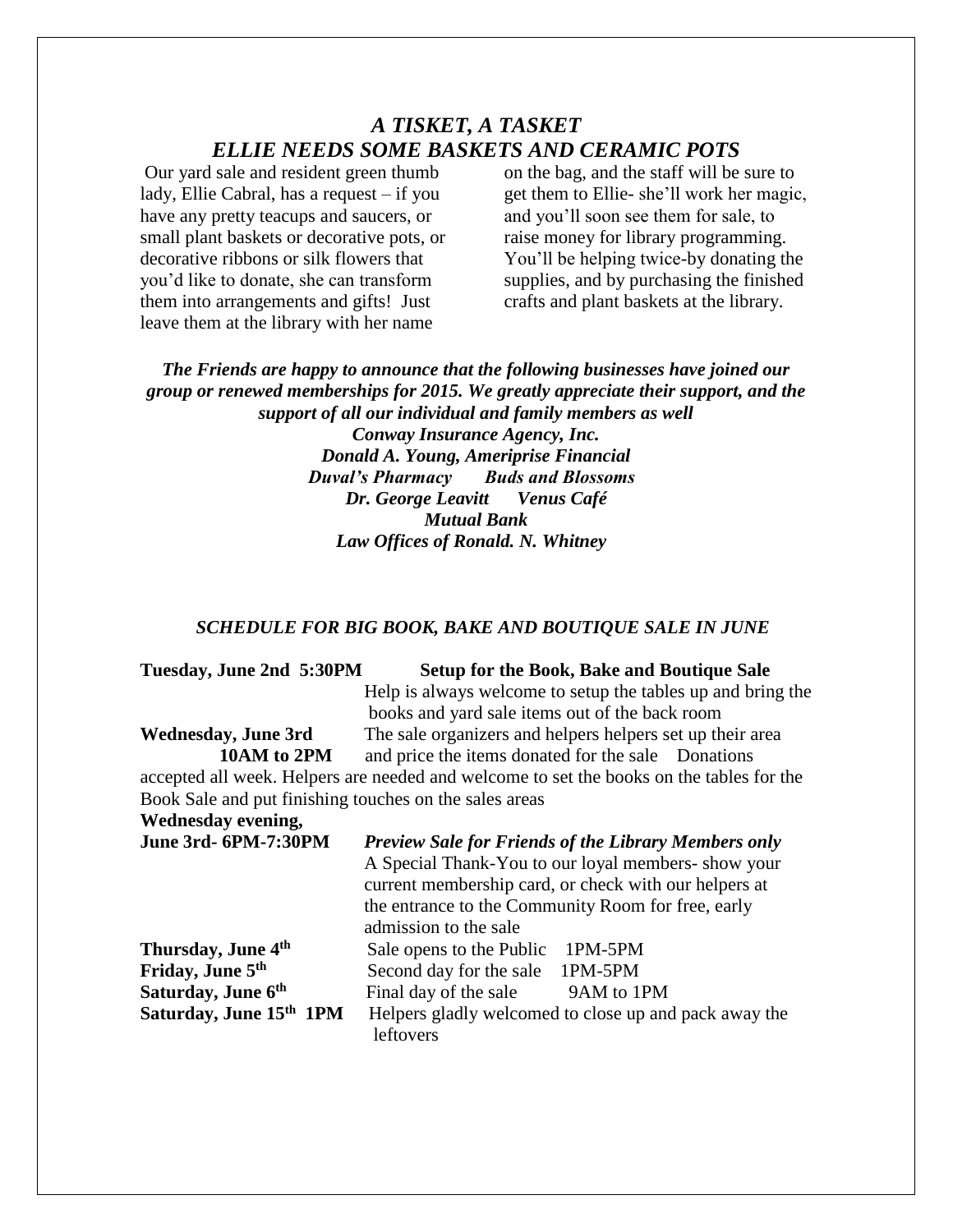

Even if you are not yet a Friend, you can help us in several ways:

\* by donating books, yard sale items, plant containers and baskets

\*by donating baked goods for the bake sale

\* by buying some of the tasty offerings at the bake sale that runs every day of the sale \*by helping with setup or with closing up after the sale is over

\*by supporting those local businesses who are members of the Friends organization and who support the library and the community

\*by using your local library and taking advantage of all we have to offer here at the Whitman Public Library

\*by signing up as a new member!

#### *Did You Know?.....*

…That the Friends fund the *Summer Reading Program* at the library?

....That our *Trivia Event* was a success, thanks to Pat Gardner, who organized it, and Dennis Chick, who ran it, as well as Our Friends members who helped out with setup and cleanup, and of course to the players! Thank you also to local merchants who contributed prizes: Carlybelle's, Duval's McGuiggan's Pub, Cowbells Café, Emerald Isle Shop and the Flying Pig Emporium.

..That you can pick up a *Whitman Library tote bag, or an Entering Whitman magnet* at the library- all proceeds support programming for Children at adults.

…That our *book sale prices* range from 3/\$1 for children's books, to \$1 for all hard covers and large-softback books, to small paperback at 2/\$1 ,and new or special interest books at \$2 each? Prices are listed at the sales and will be available as bookmarks to everyone who attends the sale. All proceeds from our sales go directly towards funding programs for the library

…That the Library has a delivery service for those who cannot come to the library? It's called *Library-To-Go*. Just call Barbara at the library to register, and a volunteer will bring the books to you on Wednesdays-and pick up when you're done, too!

#### *A COUPON FOR YOU*

#### **REDEEMABLE FOR ONE FREE BOOK WHEN YOU PURCHASE AT LEAST ONE BOOK AT THE BIG SPRING SALE**

Coupon valid June  $3<sup>rd</sup>$  through June  $6<sup>th</sup>$ , 2015